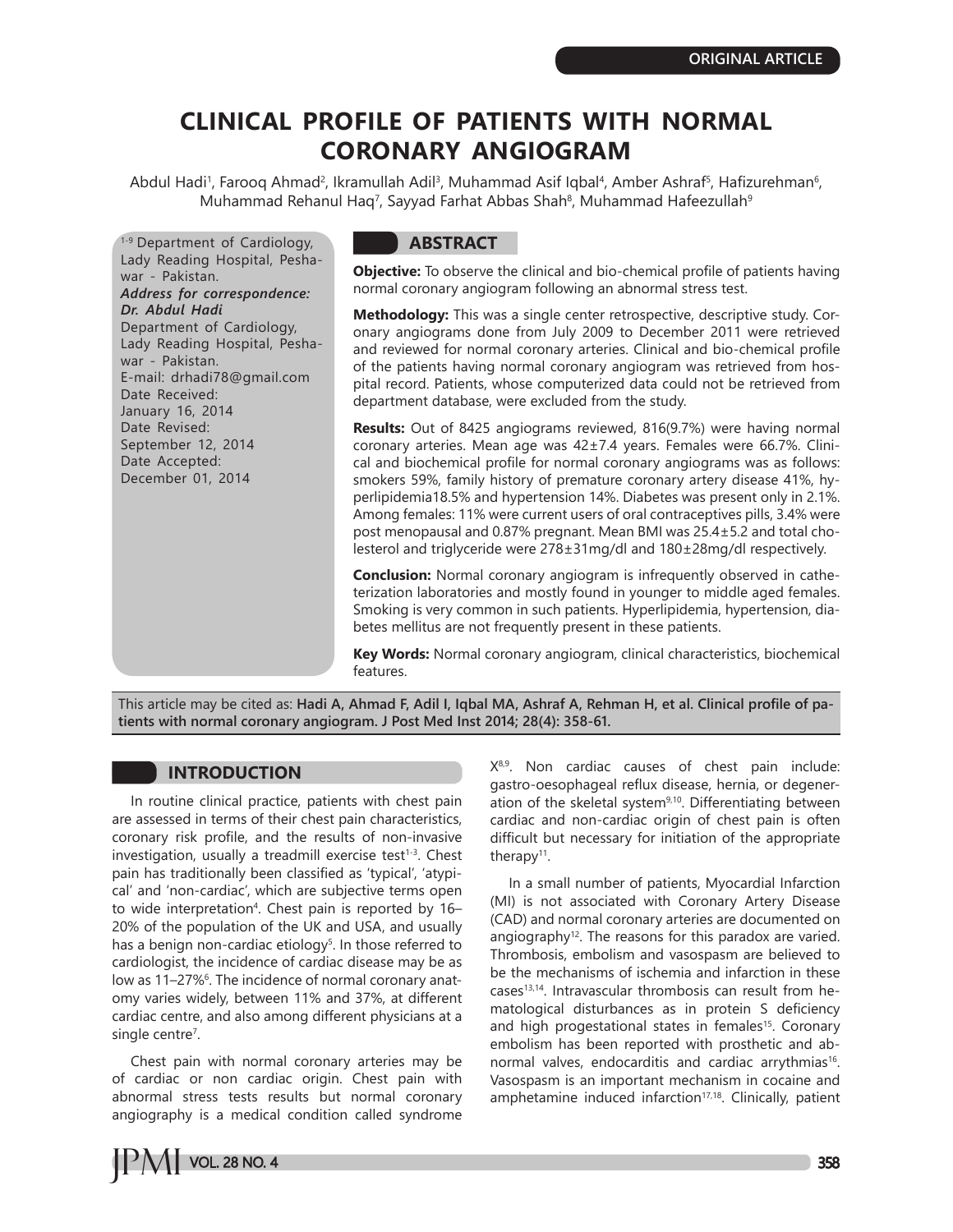with chest pain with normal coronary angiogram, are younger and lack classic risk factors for CAD. Smoking is common in these patients and has been hypothesized to play a role in its pathogenesis<sup>19,20</sup>.

Currently, local studies have not been performed to determine the clinical and biochemical characteristics of patients having normal coronaries angiogram. The purpose of this study was to know the clinical and bio-chemical profile of such patients. It will help identify such patients thus avoiding invasive investigations. In addition, it will reduce unnecessary cost and burden on our catheterization laboratory.

## **METHODOLOGY**

This was a single center retrospective, descriptive study. Data of all patients of either gender with age 18 years or more, who had coronary angiography, was retrieved from digital library of catheterization laboratory, Cardiology department, Lady Reading Hospital, Peshawar. Coronary angiograms performed from July 2009 through December 2011 were evaluated for the presence of normal coronary angiogram. Normal coronary angiogram was defined as, smooth outline of coronary arteries-confirmed in multiple planes as reported by atleast two cardiologists. Both of the reporting cardiologists were blind to the purpose of evaluation of coronary angiograms. Patients with normal coronary angiograms were included in the study by using non-probability, purposive sampling technique. Following ethical and

research approval from the hospital administration, clinical and bio-chemical profile of the patients having normal coronary angiogram were retrieved from hospital record. Clinical profile included: age, gender, Body Mass Index (BMI), smoking status, mean systolic and diastolic blood pressure, presence of hypertension, diabetes mellitus, family history of coronary artery disease, post menopausal status, current pregnancy and use of oral contraceptive pills in female patients. Bio-chemical profile included: lipid profile, serum creatinine, blood urea, mean HbA1c and hemoglobin level. Patients, who had normal coronary angiograms but their clinical and bio-chemical profile could not be traced in hospital record, were excluded from the study.

SPSS version 16.0 was used for analyzing the data. Frequency and percentages were used for categorical variables. Mean±SD was used for numerical variables. Data were presented in the form of tables.

## **RESULTS**

A total of 8425 coronary angiograms were studied of which 816(9.7%) patients had a normal coronary angiogram. Among these 543 (66.7%) were female patients. Mean age of the female patients was 42±7.4 years with an age range of 19-58 years. Male patients were 273(33.3%) with mean age of  $49\pm6.5$  years and age range was 62-32 years.

All patients were evaluated for clinical and biochemical profiles. Smoking was the commonest factor present

| <b>Parameter</b>                      | n(%)       |
|---------------------------------------|------------|
| Female                                | 543 (66.7) |
| Male                                  | 273 (33.3) |
| Smokers                               | 481 (59)   |
| Family History of CAD                 | 335 (41)   |
| Hyperlipidemia                        | 155 (18.5) |
| Hypertension                          | 114(14)    |
| Female Using Oral Contraceptive Pills | 91(11)     |
| Post Menopausal Women                 | 28(3.4)    |
| Diabetes Mellitus                     | 17(2.1)    |

#### **Table 1: Clinical Profile of Patients with Normal Coronary Angiogram (n=816)**

#### **Table 2: Bio-Chemical Profile of Patients with Normal Coronary Angiogram (n=816)**

| <b>Parameter</b>      | <b>Value</b>         |
|-----------------------|----------------------|
| Mean Cholesterol      | $278 \pm 31$ mg/dl   |
| Mean Triglyceride     | $180\pm28$ mg/dl     |
| Mean BMI              | $25.4 \pm 5.2$       |
| Mean HbA1c            | $6.7 \pm 1.1\%$      |
| Mean Serum Creatinine | $0.9 \pm 0.4$ mg/dl  |
| Mean Hemoglobin       | $12.1 \pm 2.5$ gm/dl |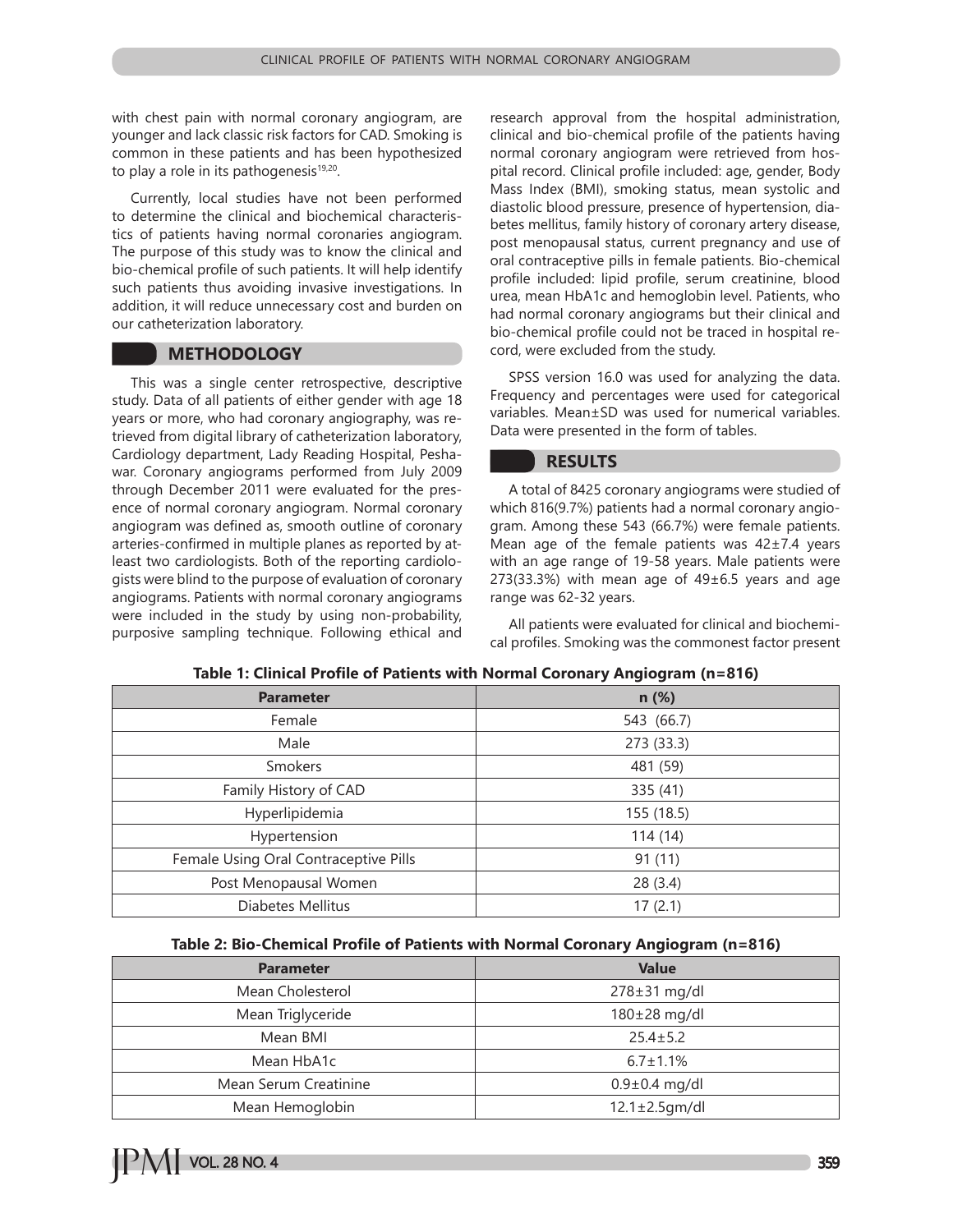in 481 (59%) patients followed by family history of premature coronary artery disease in 335 (41%) patients, and hyperlipidemia in 155 (18.5%) patients (Table 1).

Among biochemical characteristics, mean value of total cholesterol was 278±31mg/dl and triglyceride were180±28mg/dl (Table 2).

## **DISCUSSION**

Invasive catheter-based coronary angiography is the gold standard for deciding about the presence of significant coronary artery disease (CAD). Normal coronary angiography (NCA) is not commonly reported from cardiac catheterization laboratories. The frequency of NCA is common in younger to middle aged females and these patients are frequently smokers, having family history of CAD, dyslipidemia and hypertension as was observed in our study.

Smoking was the most frequently reported risk factor in these patients. Nearly two third 481 (59%) patients were either current or Ex-smokers. This finding is supported by other international studies; Greenberg et  $al<sup>14</sup>$  reported that smoking was present in 52% of patients with NCA. Similarly, Chambers et al<sup>6</sup> observed that 61% of patients were smokers at the time of NCA. The proposed reasons in literature for normal coronary angiography among smokers are; smoking induces spasm in coronary arteries<sup>3</sup> and smoking also causes coronary artery endothelial dysfunction that leads to platelets activation<sup>2</sup> and oxidative stress leading to abnormal myocardium perfusion and ischemia at micro vascular level<sup>14</sup>.

Family history of premature coronary artery diseases (CAD) is another risk factor that was present in 335 (41%) patients with normal coronary angiography. This frequency is higher compared to western data. Wu et al<sup>1</sup> documented that 23% patients with NCA were having family history of premature CAD. We assumed that those who had seen their close relatives suffering from CAD or death of any close relative due to a cardiac event, they become more sensitive to chest pain. Their threshold to chest pain becomes lower and mostly they insist for coronary angiography. This trend is also observed mostly in Indian subcontinent region but less frequently in western world $20$ .

Diabetes mellitus was observed in just 17 (2.1%) patients. Almost the same frequency has been reported by Chambers J et al<sup>6</sup> and Proudfit et al<sup>12</sup>; i-e; 5.3% and 3.7%, respectively. It is an established fact that patients with diabetes mellitus have diffuse and severe coronary artery disease and the lower incidence of diabetes mellitus in patients with NCA was not a surprise $9,13$ .

Other theories which have been suggested to explain chest pain in patients with normal coronary angiogram

are: impaired coronary vascular reactivity<sup>3</sup>, subendocardial hypoperfusion detected by 3T MRI<sup>3</sup>, micro vascular dysfunction<sup>13</sup>, metabolic abnormalities-such as net myocardial lactate production<sup>14</sup>, sustained coronary spasm $^3$ , vasculitis $^{15}$ , coagulopaties $^{15}$  and misinterpretation of coronary angiograms<sup>12</sup>.

It is possible that better clinical assessment and non-invasive cardiac stress testing could lower the rate of referral for invasive coronary artery angiography with non-cardiac/atypical chest pain, and reduce the incidence of normal coronary angiograms.

## **CONCLUSION**

Normal coronary angiogram is infrequently observed in catheterization laboratories and mostly found in younger to middle aged females. Smoking is very common in such patients, followed by family history of coronary artery disease. Hyperlipidemia, hypertension, diabetes mellitus are not frequently present in these patients.

## **REFERENCES**

- 1. Wu EB, Hudson F, Chambers JB. A simple score for predicting coronary artery disease in patients with chest pain. QJM 2005;98:803-11.
- 2. Iuliano L, Micheletta F, Napoli A, Catalano C. Myocardial infarction with normal coronary arteries: a case report and review of the literature. J Med Case Rep 2009;3:24.
- 3. Yee T, Chang A, Kotys M, Holper E, Peshock R. Impaired coronary vascular reactivity in cardiac syndrome X measured non-invasively by 3T MRI. J Am Coll Cardiol 2010;55:A82.E775.
- 4. Hotopf M, Mayou R, Wadsworth M, Wessely S. Psychosocial and developmental antecedents of chest pain in young adults. Psychosom Med 1999;61:861-7.
- 5. Savage DD, Devereux RB, Garrison RJ, Castelli WP, Anderson SJ. Mitral valve prolapse in the general population. Clinical features: the Framingham Study. Am Heart J 1983;106:577-81.
- 6. Chambers J, Bass C. Chest pain with normal coronary anatomy: a review of natural history and possible etiologic factors. Prog Cardiovasc Dis 1990;33:161-84.
- 7. Kroenke K, Mangelsdorff AD. Common symptoms in ambulatory care: incidence, evaluation, therapy, and outcome. Am J Med 1989;86:262-6.
- 8. Jain D, Fluck D, Sayer JW, Ray S, Paul EA, Timmis AD. Onestop chest pain clinic can identify high cardiac risk. J R Coll Physicians Lond 1997;31:401-4.
- Newby DE, Fox KAA, Flint LL, Boon NA. A 'same day' direct-access chest pain clinic: improved management and reduced hospitalization. QJM 1998;91:333-7.